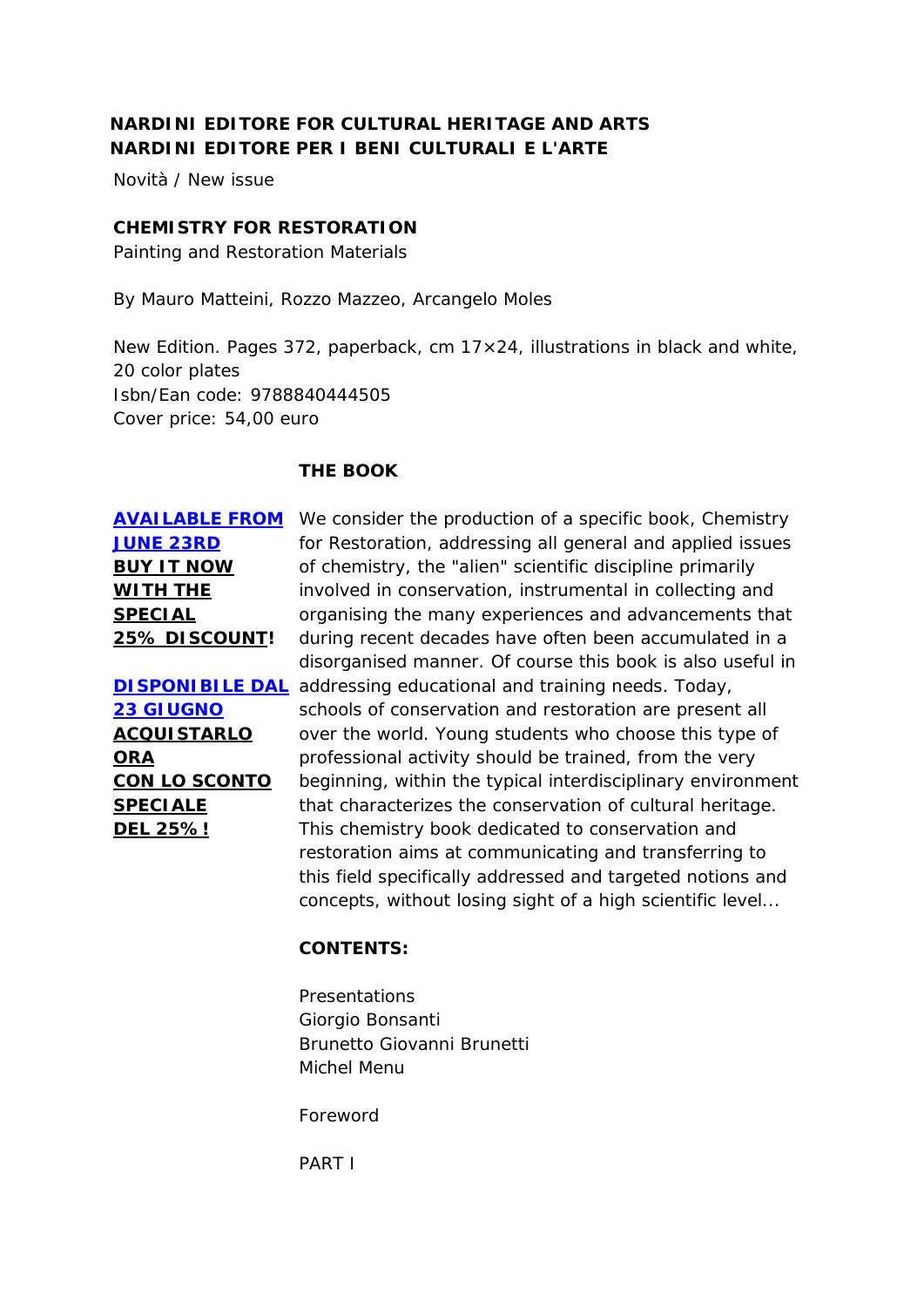## PAINTING MATERIALS AND PRODUCTS FOR RESTORATION

# Chapter one

PIGMENTS

- 1.1 Pigments and dyes
- 1.2 Optical properties The colour
- 1.2.1 Electromagnetic radiations and visible light
- 1.2.2 Colour formation
- 1.2.3 Light sources
- 1.2.4 Sensitivity of the human eye and the perception of colour as a physiological effect of the eye
- 1.2.5 Interaction light/materials
- 1.2.6 Light and paint layer
- 1.2.7 Mixture of pigments
- 1.3– Chemical properties
- 1.4– Other pigments' properties
- 1.5– Pigment classifications Descriptive entries
- 1.5.1 White pigments
- 1.5.2 Violet pigments
- 1.5.3 Blue pigments
- 1.5.4 Green pigments
- 1.5.5 Yellow pigments
- 1.5.6 Red and orange pigments
- 1.5.7 Brown pigments
- 1.5.8 Black pigments
- 1.5.9 Metals
- Reference bibliography

Chapter two

BINDING MEDIA

2.1- Physical, optical and chemical properties of binding media

- 2.2 The historical use of binding media
- 2.3 Tempera
- 2.3.1 Proteins
- 2.3.2 Animal glues
- $2.3.3 Egg$
- 2.3.4 Casein and milk
- 2.3.5 Polysaccharides
- 2.3.6 Polysaccharide temperas
- 2.3.6.1 Vegetable gums
- 2.3.6.2 Starches and dextrins
- 2.4 Drying oils
- 2.5 Mixed painting techniques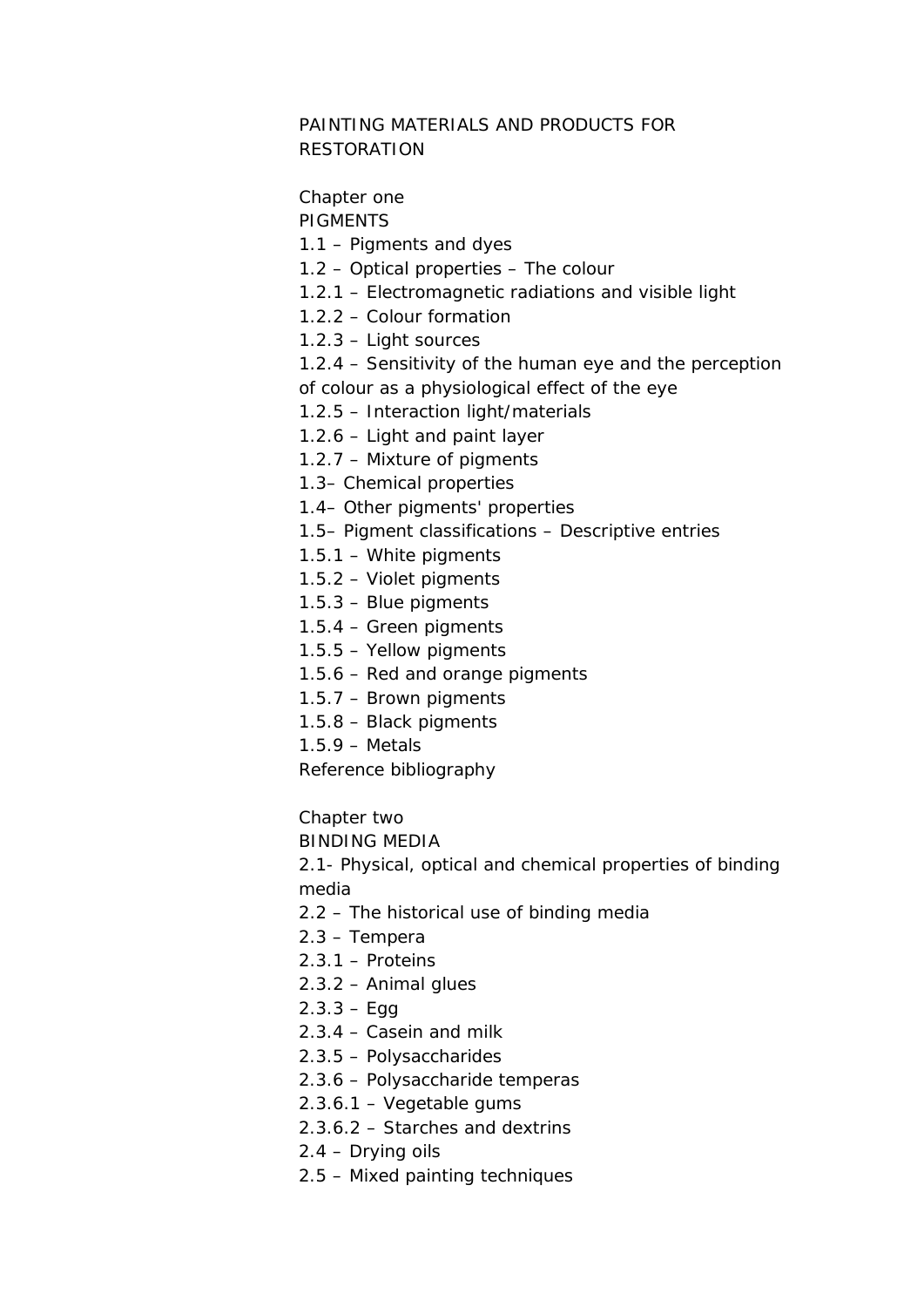2.6 – Modern synthetic binders Reference bibliography

Chapter three

- SOLVENTS AND SOLUTIONS
- 3.1 Introduction
- 3.2 Solutions
- 3.3 The solubilisation process
- 3.4 The concept of solubility
- 3.5 Solubilisation mechanisms
- 3.5.1 Solubilisation of crystalline solids
- 3.5.2 Solubilisation of non-crystalline solids
- 3.6 Solvent power
- 3.7 Other properties of solvents

3.7.1 – Vapour pressure, boiling point, volatility, retention

3.7.2 – Surface tension, wettability, surfactants, emulsifiers

3.7.3 – Viscosity of solvents and solutions

3.7.4 – Flammability, toxicity

Reference bibliography

Chapter four

CLEANING AGENTS AND SYSTEMS

4.1 – Classification and characteristics of most common solvents

- 4.1.1 Hydrocarbons
- 4.1.2 Halogenated hydrocarbons
- $4.1.3 -$  Alcohols
- 4.1.4 Ethers
- 4.1.5 Esters
- 4.1.6 Ketones
- 4.1.7 Aldehydes
- 4.1.8 Ammonia and derivatives
- 4.1.9 Other solvents
- 4.2 Reactive solvents
- 4.3 Selection of solvent
- 4.3.1 Feller's solubility test
- 4.4 Enzymes
- 4.5 Bacteria
- 4.6 Ion exchange resins
- 4.7 Laser cleaning
- 4.8 Emulsions and surfactants
- 4.9 Resin soaps
- 4.10 Solvent-gels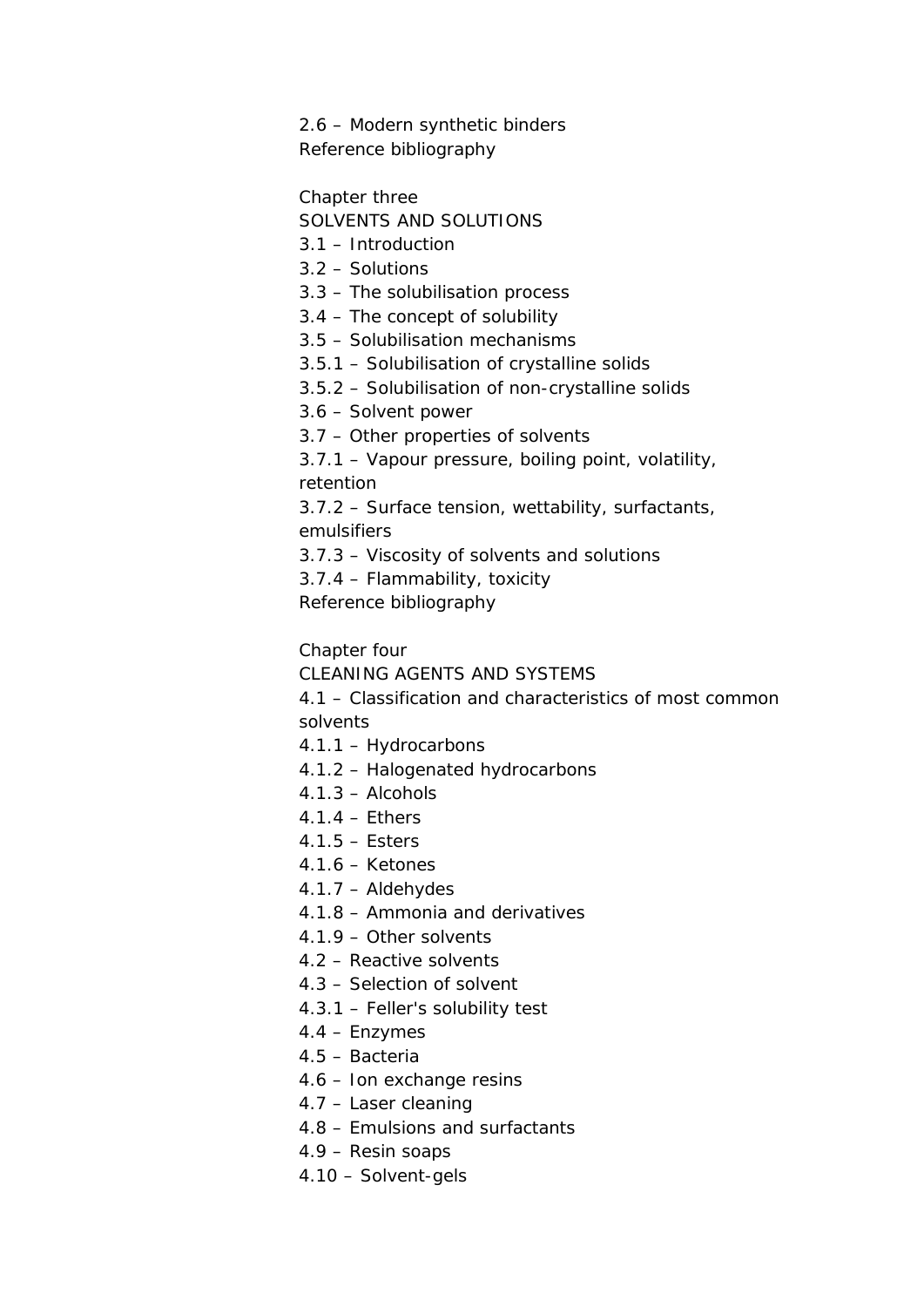Reference bibliography

Chapter five

VARNISHES, ADHESIVES, CONSOLIDANTS, FILLERS

5.1 – Introduction

5.2 – Natural resins

5.2.1 – Chemical and physical properties

5.2.2 – Classification of natural resins

5.2.3 – Oleoresins and balsams

5.2.4 – Resins

5.2.5 – Copals, amber and other fossil resins

5.2.6 – Resins from animals

5.3 – Synthetic resins

5.3.1 – Polyaddition resins

- 5.3.2 Polycondensation resins
- 5.3.3 Cellulose and cellulose derivatives

5.3.3.1 – Cellulose

5.3.3.2 – Cellulose derivatives

 $5.4 - \text{Waxes}$ 

5.4.1 – Classification of waxes

5.5 – Varnishes and protective coatings

5.5.1 – General remarks

5.5.2 – Spirit varnishes: film-forming mechanism

5.5.3 – Properties of varnishes

5.5.3.1 – Protective functions

5.5.3.2 – Optical-aesthetic functions

5.5.4 – Varnish composition and other properties

5.6 – Adhesives, consolidants and fillers

5.6.1 – Adhesives

5.6.1.1 – Mechanisms of chemical adhesion

5.6.1.2 – Properties of adhesives

5.6.1.3 – Classes of adhesives

5.6.2 – Consolidants

5.6.2.1 – Mechanisms of "setting"

5.6.2.2 – Properties of consolidants

5.6.2.3 – Consolidants applied in restoration practice

5.6.3 – Fillers

5.6.3.1 – Mechanical properties

5.6.3.2 – Porosity

5.6.3.3 – Problems of reversibility

5.6.3.4 – Adhesive properties

5.6.3.5 – Hardening time

5.6.3.6 – Shrinkage

5.6.3.7 – Types of fillers

5.6.3.8 – Adhesives and fillers of mineral-origin (limes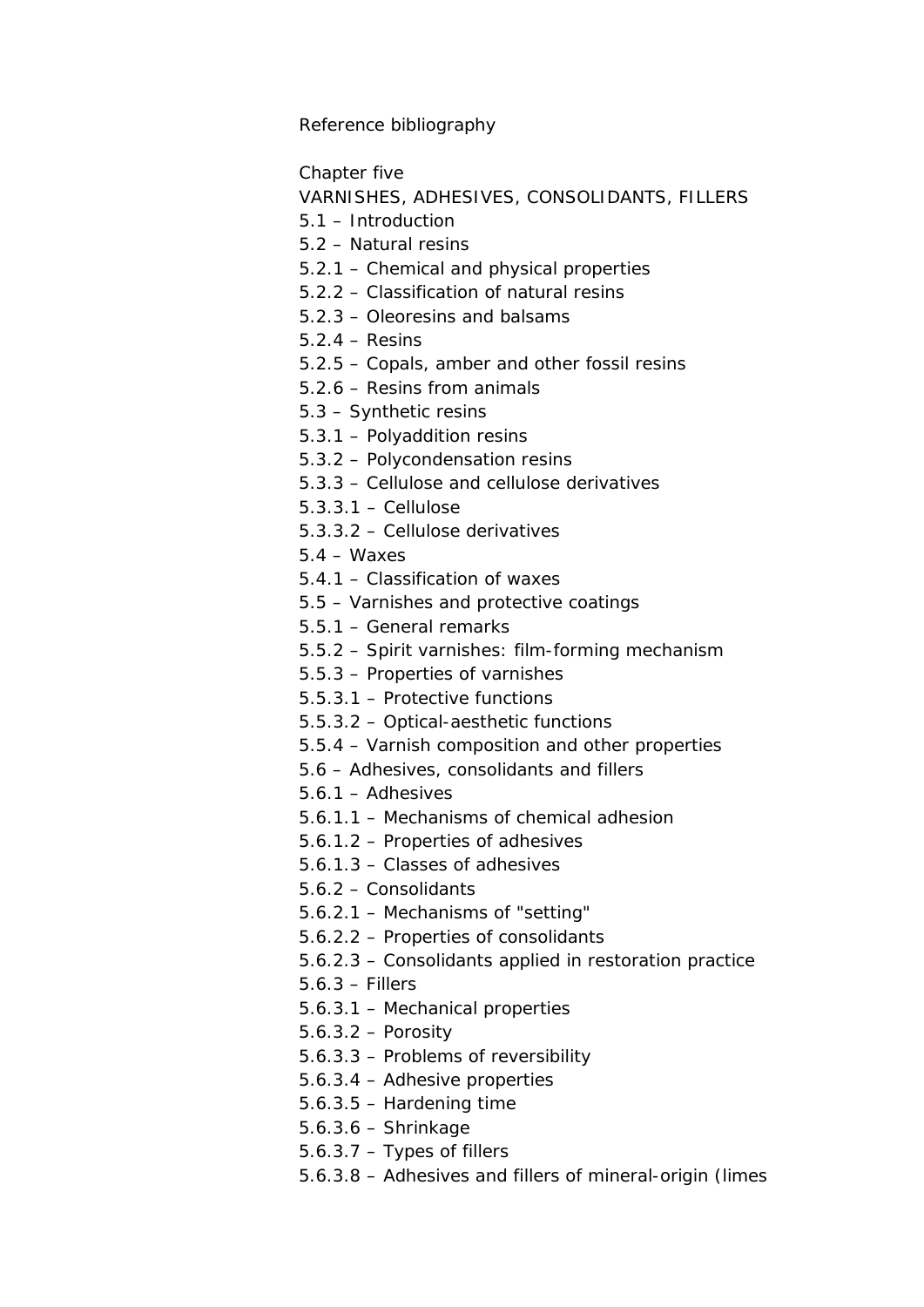and cements)

Reference bibliography

PART II BASICS OF CHEMISTRY

Chapter one

STRUCTURE OF MATTER AND INORGANIC CHEMISTRY

- 1.1 The atomic structure of matter
- 1.2 Chemical elements, compounds and mixtures
- 1.3 Atomic structure
- 1.4 Orbitals, electronegativity, chemical bonds
- 1.5 Intermolecular bonds. Hydrogen bond
- 1.6 Valence, oxidation number and oxidation state
- 1.7 Aggregation states of matter
- 1.8 Heterogeneous mixtures
- 1.9 Chemical compounds and their nomenclature
- $1.10 Oxides$
- 1.11 Acids and bases
- 1.12 Measure of acidity pH
- 1.13 Strengths of acids and bases
- 1.14 Salts
- 1.15 Amphoteric behaviour
- 1.16 Hydrolysis

Chapter two

CHEMICAL REACTIONS

- 2.1 Concept of chemical reaction
- 2.2 Exothermic and endothermic reactions
- 2.3 Catalysis
- 2.4 Types of chemical reactions

Chapter three

BASICS OF ORGANIC CHEMISTRY

- 3.1 Organic compounds
- 3.2 Classification of organic compounds
- 3.3 Hydrocarbons, nomenclature and properties
- 3.4 Isomerism
- 3.5 Halogenated hydrocarbons
- 3.6 Alcohols
- 3.7 Ethers
- 3.8 Aldehydes and ketones
- 3.9 Carboxylic acids
- 3.10 Esters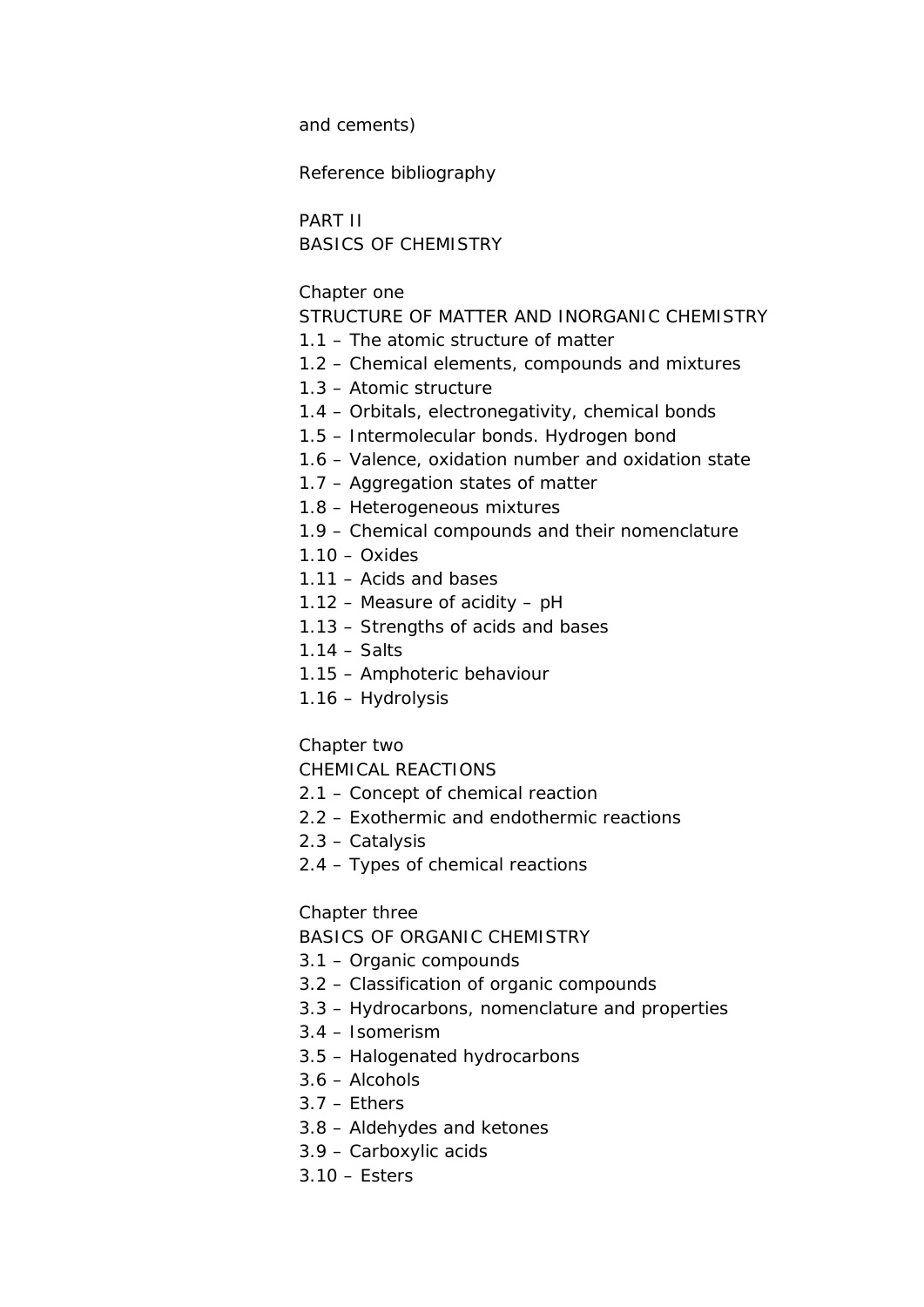3.11 – Amines 3.12 – Macromolecules – Polymerization

Reference bibliography

Index

## **NARDINI EDITORE - Via delle Vecchie Carceri, snc - 50122 Firenze Italy Tel +39 (0)55 24 76 080 - Mail: [info@nardinieditore.it](mailto:info@nardinieditore.it)**

Dal 1970 Nardini Editore vuol dire editoria di qualità. Arte, architettura, restauro e conservazione, cultura dell'alimentazione, territorio e viaggio, musica d'arte, letteratura, saggistica, narrativa, poesia, grandi opere.

Since 1970 Nardini Editore means quality books. Art, Architecture, Restoration ad Cultural Heritage, Food & Wine, Cultural Travel, Music of the 20th Century, Literature, Essays, Fiction, Poetry

#### **Visita il nostro catalogo online - Visit our catalogue online**

**[www.nardinieditore.it](http://www.nardinieditore.it/)**

### **ALCUNI TITOLI DEL NOSTRO CATALOGO / A SELECTION FROM OUR CATALOGUE**

**Pittura su pietra. Diffusione, studio dei materiali, tecniche artistiche**

[http://www.nardinieditore.it/prodotto/pittura-pietra-diffusione-materiali](http://www.nardinieditore.it/prodotto/pittura-pietra-diffusione-materiali-tecniche-artistiche/)[tecniche-artistiche/](http://www.nardinieditore.it/prodotto/pittura-pietra-diffusione-materiali-tecniche-artistiche/)

**Atlante dei dissesti delle strutture lignee. Atlas of the Failures of Timber Structures**

[http://www.nardinieditore.it/prodotto/atlante-dei-dissesti-delle-strutture](http://www.nardinieditore.it/prodotto/atlante-dei-dissesti-delle-strutture-lignee-atlas-of-the-failures-of-timber-structures/)[lignee-atlas-of-the-failures-of-timber-structures/](http://www.nardinieditore.it/prodotto/atlante-dei-dissesti-delle-strutture-lignee-atlas-of-the-failures-of-timber-structures/)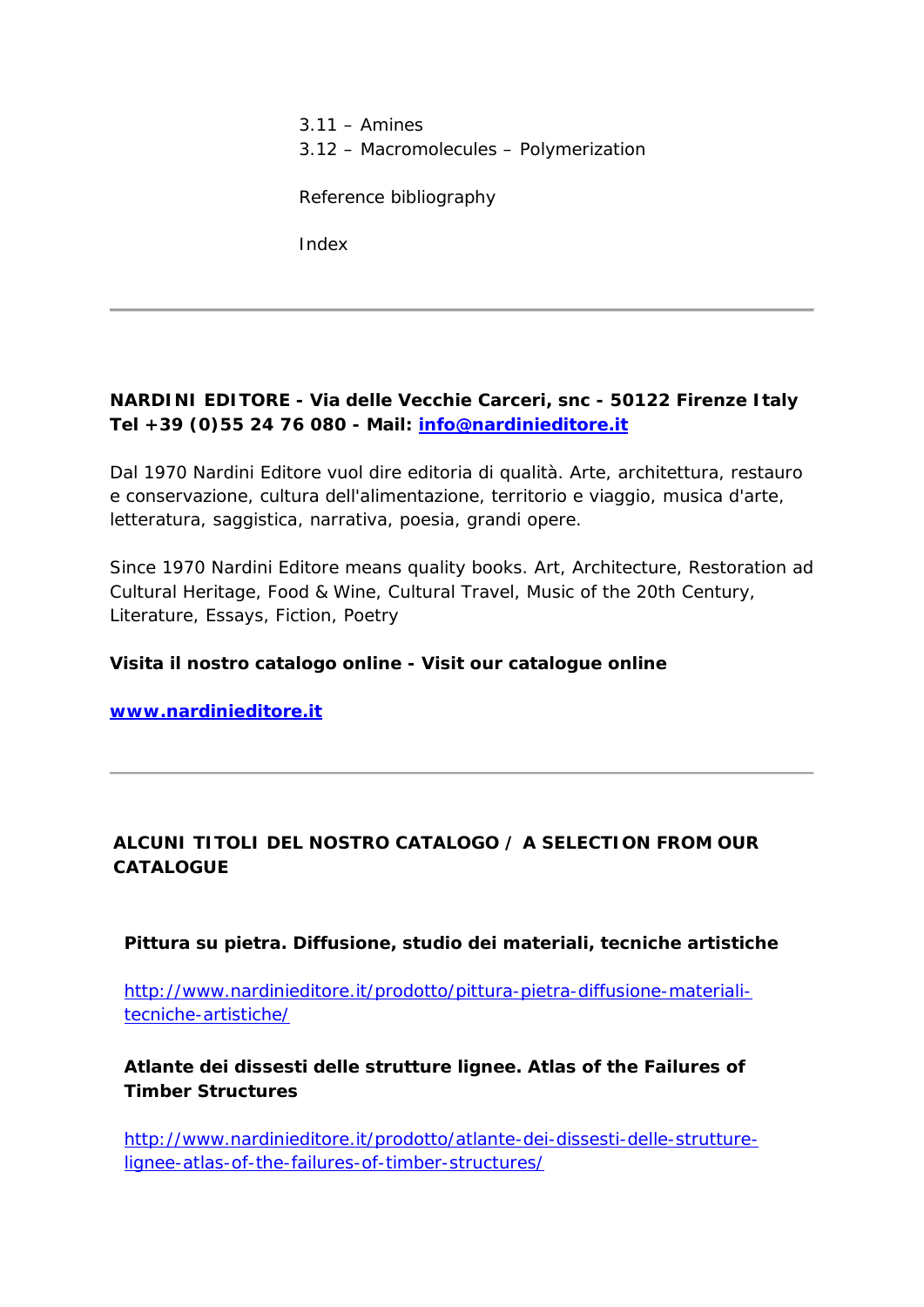**Atlante delle malte antiche in sezione sottile al microscopio ottico. Atlas of the Ancient Mortars in thin section under optical microscope**

[http://www.nardinieditore.it/prodotto/atlante-malte-antiche-atlas-ancient](http://www.nardinieditore.it/prodotto/atlante-malte-antiche-atlas-ancient-mortars/)[mortars/](http://www.nardinieditore.it/prodotto/atlante-malte-antiche-atlas-ancient-mortars/)

**Caravaggio's Painting Technique. Proceedings of the CHARISMA workshop**

[http://www.nardinieditore.it/prodotto/caravaggios-painting-technique](http://www.nardinieditore.it/prodotto/caravaggios-painting-technique-proceedings-of-the-charisma-workshop/)[proceedings-of-the-charisma-workshop/](http://www.nardinieditore.it/prodotto/caravaggios-painting-technique-proceedings-of-the-charisma-workshop/)

**Indoor Environment and Preservation. Climate control in museums and historic buildings – Ambiente interno e conservazione. Il controllo del clima nei musei e negli edifici storici**

[http://www.nardinieditore.it/prodotto/indoor-environment-and-preservation](http://www.nardinieditore.it/prodotto/indoor-environment-and-preservation-ambiente-interno-e-conservazione/)[ambiente-interno-e-conservazione/](http://www.nardinieditore.it/prodotto/indoor-environment-and-preservation-ambiente-interno-e-conservazione/)

**Il restauro silenzioso. La conservazione preventiva: un sistema sostenibile di gestione e controllo**

[http://www.nardinieditore.it/prodotto/il-restauro-silenzioso-la-conservazione](http://www.nardinieditore.it/prodotto/il-restauro-silenzioso-la-conservazione-preventiva-un-sistema-sostenibile-di-gestione-e-controllo/)[preventiva-un-sistema-sostenibile-di-gestione-e-controllo/](http://www.nardinieditore.it/prodotto/il-restauro-silenzioso-la-conservazione-preventiva-un-sistema-sostenibile-di-gestione-e-controllo/)

**Landscape as Architecture. Identity and conservation of Crapolla cultural site**

[http://www.nardinieditore.it/prodotto/landscape-as-architecture-identity-and](http://www.nardinieditore.it/prodotto/landscape-as-architecture-identity-and-conservation-of-crapolla-cultural-site/)[conservation-of-crapolla-cultural-site/](http://www.nardinieditore.it/prodotto/landscape-as-architecture-identity-and-conservation-of-crapolla-cultural-site/)

#### **Diagnostic and Imaging on Musical Instruments**

http://www.nardinieditore.it/prodotto/diagnostic-imaging-musical-instrumentsbook/

**Restoration and Conservation of Early musical instruments. The spinetta ovale by Bartolomeo Cristofori - Restauro e Conservazione degli Strumenti Musicali Antichi. La spinetta ovale di Bartolomeo Cristofori**

[http://www.nardinieditore.it/prodotto/restauro-e-conservazione-degli-](http://www.nardinieditore.it/prodotto/restauro-e-conservazione-degli-strumenti-musicali-antichi/)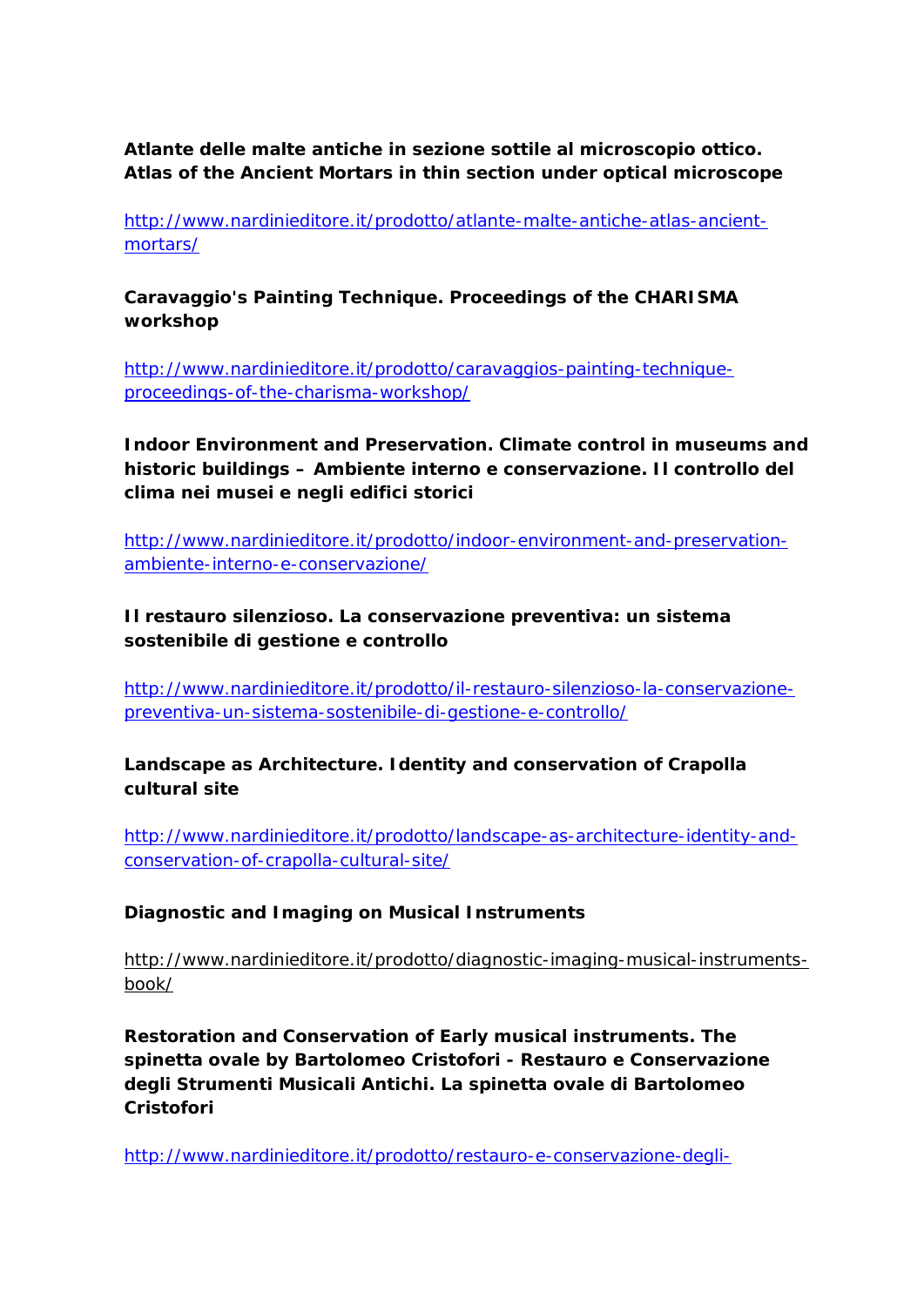[strumenti-musicali-antichi/](http://www.nardinieditore.it/prodotto/restauro-e-conservazione-degli-strumenti-musicali-antichi/)

### **Funghi e insetti nel legno. Diagnosi, Prevenzione, Controllo**

<http://www.nardinieditore.it/prodotto/funghi-e-insetti-nel-legno/>

**Il restauro della fotografia. Materiali fotografici e cinematografici, analogici e digitali Ebook in formato pdf - Ebook in pdf format**

[http://www.nardinieditore.it/prodotto/il-restauro-della-fotografia-materiali](http://www.nardinieditore.it/prodotto/il-restauro-della-fotografia-materiali-fotografici-e-cinematografici-analogici-e-digitali/)[fotografici-e-cinematografici-analogici-e-digitali/](http://www.nardinieditore.it/prodotto/il-restauro-della-fotografia-materiali-fotografici-e-cinematografici-analogici-e-digitali/)

## **Restoration of Amundsen's lantern slides The polar explorations between history and public lectures**

[http://www.nardinieditore.it/prodotto/restoration-of-amundsens-lantern](http://www.nardinieditore.it/prodotto/restoration-of-amundsens-lantern-slides-the-polar-explorations-between-history-and-public-lectures/)[slides-the-polar-explorations-between-history-and-public-lectures/](http://www.nardinieditore.it/prodotto/restoration-of-amundsens-lantern-slides-the-polar-explorations-between-history-and-public-lectures/)

#### **Dizionario del restauro. Tecniche diagnostica conservazione**

[http://www.nardinieditore.it/prodotto/dizionario-del-restauro-tecniche](http://www.nardinieditore.it/prodotto/dizionario-del-restauro-tecniche-diagnostica-conservazione/)[diagnostica-conservazione/](http://www.nardinieditore.it/prodotto/dizionario-del-restauro-tecniche-diagnostica-conservazione/)

### **La Biologia Vegetale per i Beni Culturali – Vol. I. Biodeterioramento e Conservazione**

[http://www.nardinieditore.it/prodotto/la-biologia-vegetale-per-i-beni-culturali](http://www.nardinieditore.it/prodotto/dizionario-del-restauro-tecniche-diagnostica-conservazione/)[vol-i/](http://www.nardinieditore.it/prodotto/dizionario-del-restauro-tecniche-diagnostica-conservazione/)

#### **Archeometria e restauro. L'innovazione tecnologica**

[http://www.nardinieditore.it/prodotto/archeometria-e-restauro-linnovazione](http://www.nardinieditore.it/prodotto/archeometria-e-restauro-linnovazione-tecnologica/)[tecnologica/](http://www.nardinieditore.it/prodotto/archeometria-e-restauro-linnovazione-tecnologica/)

#### **Science and Conservation for Museum Collections**

[http://www.nardinieditore.it/prodotto/science-and-conservation-for-museum](http://www.nardinieditore.it/prodotto/archeometria-e-restauro-linnovazione-tecnologica/)[collections/](http://www.nardinieditore.it/prodotto/archeometria-e-restauro-linnovazione-tecnologica/)

#### **Encaustic Wall Painting. How to Execute an Encaustic Painting on a**